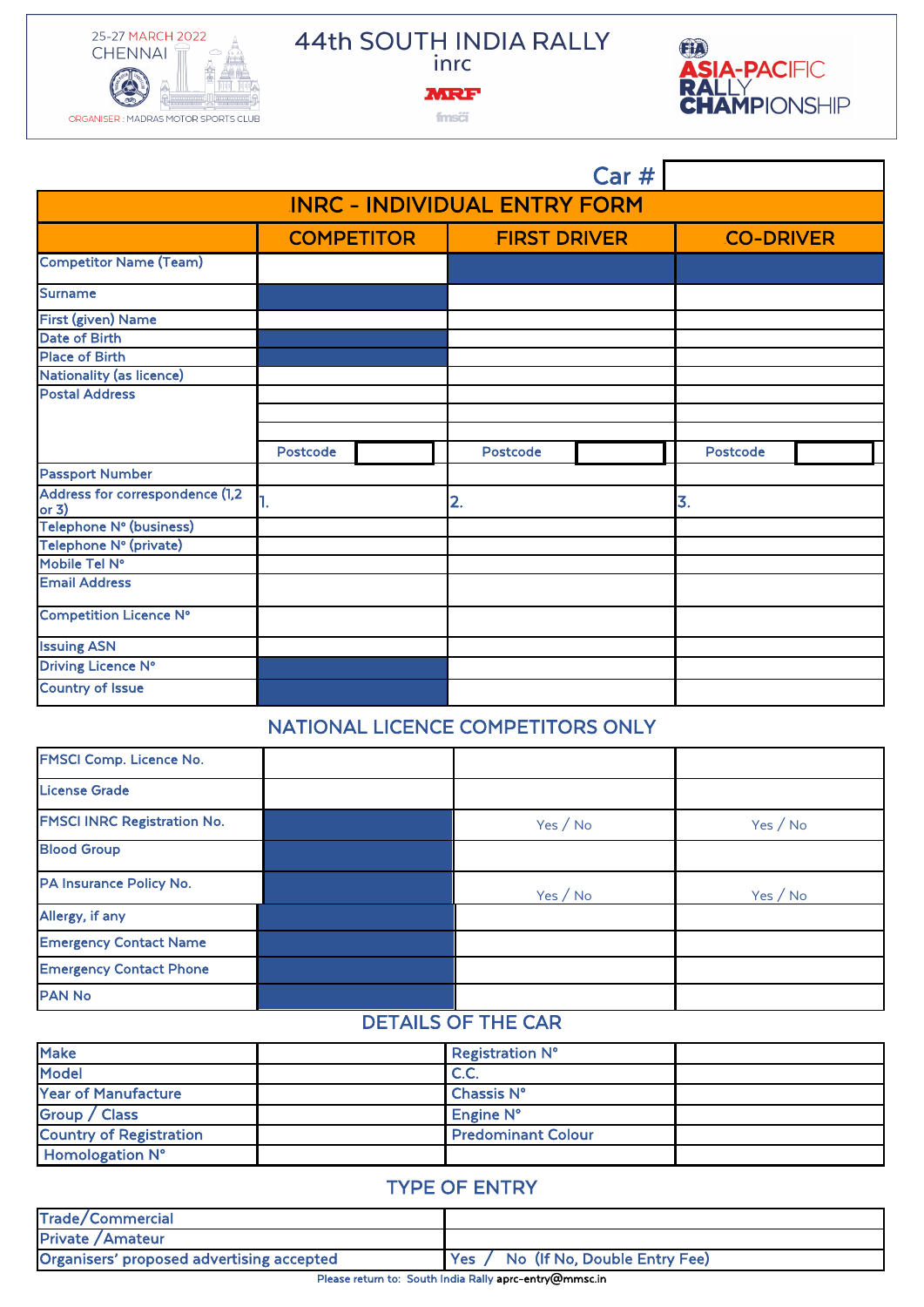

### **44th SOUTH INDIA RALLY** inrc

#### **MRF**

**fmsčí** 



## ENTRY FEES

For this Entry Form to be valid it must be accompanied by the appropriate entry fees, a receipt for the full amount paid to the Organiser-Madras Motor Sports Club, details of a bank wire transfer or a banker's draft, etc. Bank info below:

Account Name : Madras Motor Sports Club Account.no: 309002158642

Bank Name: RBL Bank Ltd. Type : Savings Account Branch : T Nagar

IFSC Code : RATN0000113 Swift code : RATNINIBB

| <b>ENTRY TYPE</b>                                                                      | <b>AMOUNT</b>   | <b>CLOSING DATE</b>      | <b>TICK</b> |
|----------------------------------------------------------------------------------------|-----------------|--------------------------|-------------|
| <b>Others</b>                                                                          |                 |                          |             |
| With optional advertising proposed by Organisers                                       | <b>Refer SR</b> | .5pm Thu 17th March 2022 |             |
| <b>Additional fees:</b>                                                                |                 |                          |             |
| Without optional advertising proposed by the Organisers please pay<br>Double entry fee | <b>Refer SR</b> | 5pm Thu 17th March 2022  |             |

LATE ENTRY RECEIVED UPTO Friday, 18th March 2022, 17:00

LATE ENTRY FEE = STANDARD ENTRY FEE as per Article 4.5.1 PLUS Rs 11,800/- per entry.

## SEEDING INFORMATION

(to be completed by competitor)

| <b>Driver Name</b>          |      | Car                            |                              | <b>Class</b>                    |       |                 |                                 |                           |  |
|-----------------------------|------|--------------------------------|------------------------------|---------------------------------|-------|-----------------|---------------------------------|---------------------------|--|
| <b>Current FIA Priority</b> |      | Yes / No                       | <b>Previous FIA Priority</b> |                                 |       | Year:           |                                 |                           |  |
|                             |      | <b>Current National Seeded</b> | Yes / No                     | <b>Previous National Seeded</b> |       |                 | Year:                           |                           |  |
|                             |      | Title of any Championship won  |                              |                                 |       |                 | Year:                           |                           |  |
|                             |      | <b>PREVIOUS RESULTS</b>        |                              |                                 |       |                 |                                 |                           |  |
|                             | Year | Event                          | Car                          |                                 | Group | O/A<br>Position | <b>Class</b><br><b>Position</b> | No of<br><b>Finishers</b> |  |
|                             |      |                                |                              |                                 |       |                 |                                 |                           |  |
|                             |      |                                |                              |                                 |       |                 |                                 |                           |  |
| International               |      |                                |                              |                                 |       |                 |                                 |                           |  |
|                             |      |                                |                              |                                 |       |                 |                                 |                           |  |
|                             |      |                                |                              |                                 |       |                 |                                 |                           |  |
|                             |      |                                |                              |                                 |       |                 |                                 |                           |  |
| National                    |      |                                |                              |                                 |       |                 |                                 |                           |  |
|                             |      |                                |                              |                                 |       |                 |                                 |                           |  |